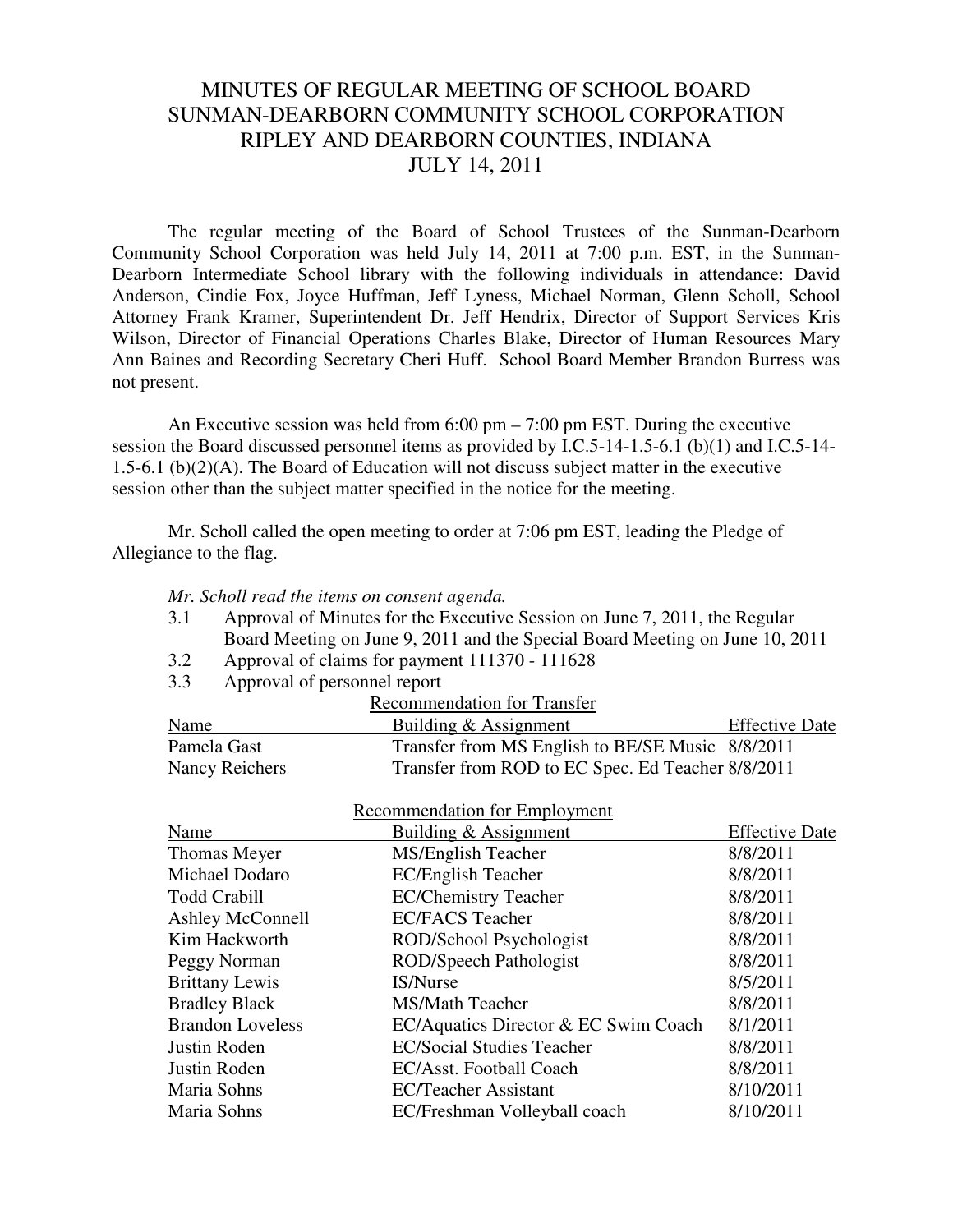|              | <b>Accept Letters of Resignation</b> |                       |
|--------------|--------------------------------------|-----------------------|
| Name         | Building & Assignment                | <b>Effective Date</b> |
| James Dallio | <b>IS/Assistant Principal</b>        | 06/30/2011            |
| Erin Bleha   | ROD/School Psychology Intern         | 06/30/2011            |
|              | <b>Request for Medical Leave</b>     |                       |
| Name         | Building & Assignment                | <b>Effective Date</b> |
|              | EC/Custodian                         | 07/07/2011            |

3.4 Approval of overnight field trip - Brenda Osman and Ashley McConnell along with 1 student going to Avon, IN for a State FCCLA Officer Meeting; leaving on 7/28/11 and returning on 7/29/11 and Susan Ketchum and Carla Gorman along with 34 cheerleaders going to IU for cheer camp; leaving on 7/21/11 and returning on 7/24/11.

Mr. Norman requested that item 3.3 be broken out individually.

*Dr. Hendrix recommended that the Board approve with one motion and one vote consent agenda items 3.1, 3.2, and 3.4 as presented.* 

Mr. Lyness made a motion, seconded by Mr. Norman, to approve consent agenda items 3.1, 3.2, and 3.4 as presented. The motion carried by voice vote.

*Dr. Hendrix recommended that the Board approve consent agenda item 3.3 as presented.* 

Mrs. Fox made a motion, seconded by Mr. Anderson, to approve consent agenda item 3.3 as presented. Mr. Norman requested to abstain from voting. The motion passed 5-0 with Mr. Norman abstaining.

Mr. Scholl moved to Action Items.

Mr. Blake discussed upgrading the Food Service Department software system to a more centralized system that will increase security, allow access to apply for free/reduced online, and also allow adding funds to student accounts online.

*Mr. Blake recommended that the Board approve to accept the quote from Etrition to upgrade the Food Service Department cafeteria software system.* 

 Mrs. Fox asked if there were several bids received and Mr. Blake responded and said no, because we have to be compatible with what we already have and also it has to be approved by the State Board of Accounts.

Mrs. Fox made a motion, seconded by Mrs. Huffman, to accept the quote from Etrition to upgrade the Food Service Department cafeteria software system. The motion carried by voice vote.

 *Mr. Blake recommended that the Board approve to accept the Trauth Dairy, LLC milk bids for the 2011-12 school year.* 

Mrs. Fox made a motion, seconded by Mr. Anderson, to accept the Trauth Dairy, LLC milk bids for the 2011-12 school year. The motion carried by voice vote.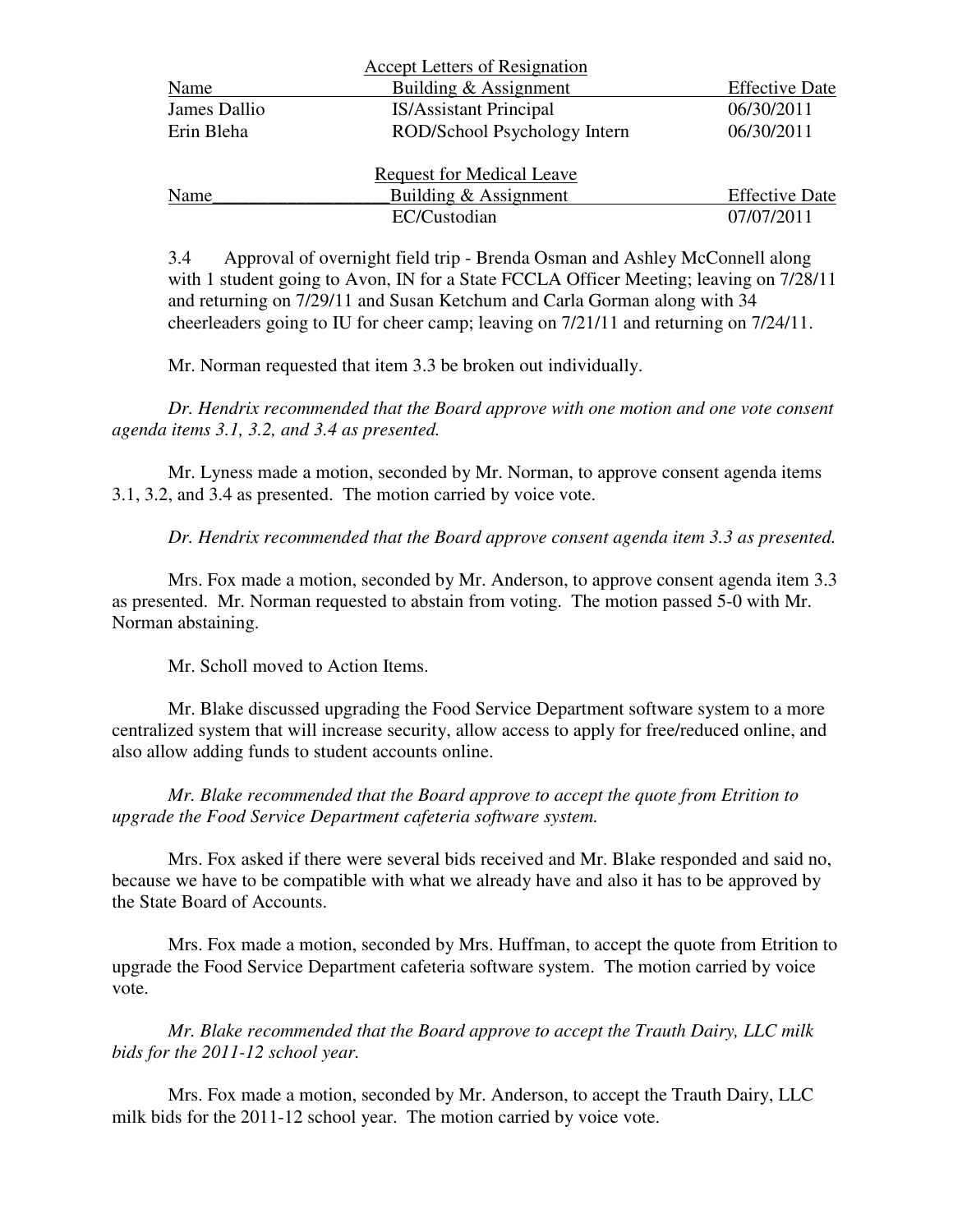*Dr. Hendrix recommended that the Board approve the 5 th and 6th grade book bills for the 2011-12 school year.* 

Mr. Lyness made a motion, seconded by Mrs. Huffman, to approve the  $5<sup>th</sup>$  and  $6<sup>th</sup>$  grade book bills for the 2011-12 school year. The motion carried by voice vote.

*Dr. Hendrix recommended that the Board approve the 7 th and 8th grade book bills for the 2011-12 school year.* 

Mrs. Fox made a motion, seconded by Mr. Norman, to approve the  $7<sup>th</sup>$  and  $8<sup>th</sup>$  grade book bills for the 2011-12 school year. The motion carried by voice vote.

*Mr. Scholl recognized Mr. Blake, Director of Financial Operations.* 

Mr. Blake reviewed the Financial Report for June 2011, noting the funding of the Federal Jobs Bill from the Federal Government will be in the account on July 15, 2011.

Mr. Blake also reviewed the  $2<sup>nd</sup>$  Quarter of 2011 and stated that it still looks promising that we will be in the "black" by the end of the year.

*Mr. Scholl recognized Mr. Wilson, Director of Support Services.* 

Mr. Wilson reported on the summer construction projects regarding the QSCB work. He said everything is running on schedule, all equipment is on site, and everything is moving along with the lighting upgrades. The air conditioners plan to be up and running before school starts.

Mr. Wilson reported that he has only had one call on the Whitetail Acres Lot 29. He stated that we are advertised for another 30 days. He added that the issue with IDEM at the old central office building has been resolved. He also reported that the tower is gone and has been traded in on a new tower for ECHS.

*Mr. Wilson recommended that the Board approve to set the fee at \$60.00 per day plus fuel for rental of spare buses by any bus contractors.* 

Mrs. Fox made a motion, seconded by Mr. Anderson, to approve the fee of \$60.00 per day plus fuel for rental of spare buses by any bus contractor. The motion carried by voice vote.

*Mr. Wilson recommended that the Board approve the fee of \$50.00 per trip or \$100.00 per day, due the Corporation, when the Director of Support Services drives a contractor owned route.* 

Mr. Anderson made a motion, seconded by Mr. Lyness, to approve the fee of \$50.00 per trip or \$100.00 per day, due the Corporation, when the Director of Support Services drives a contractor owned route. The motion carried by voice vote.

*Mr. Wilson recommended that the Board approve a request from Karen Smith (bus driver) to provide a parent supplemented bus route for the Kindergarten at North Dearborn Elementary which will be a zero cost to the Corporation.* 

Mrs. Fox made a motion, seconded Mr. Norman, to approve a request from Karen Smith (bus driver) to provide a parent supplemented bus route for the Kindergarten at North Dearborn Elementary which will be a zero cost to the Corporation. The motion carried by voice vote.